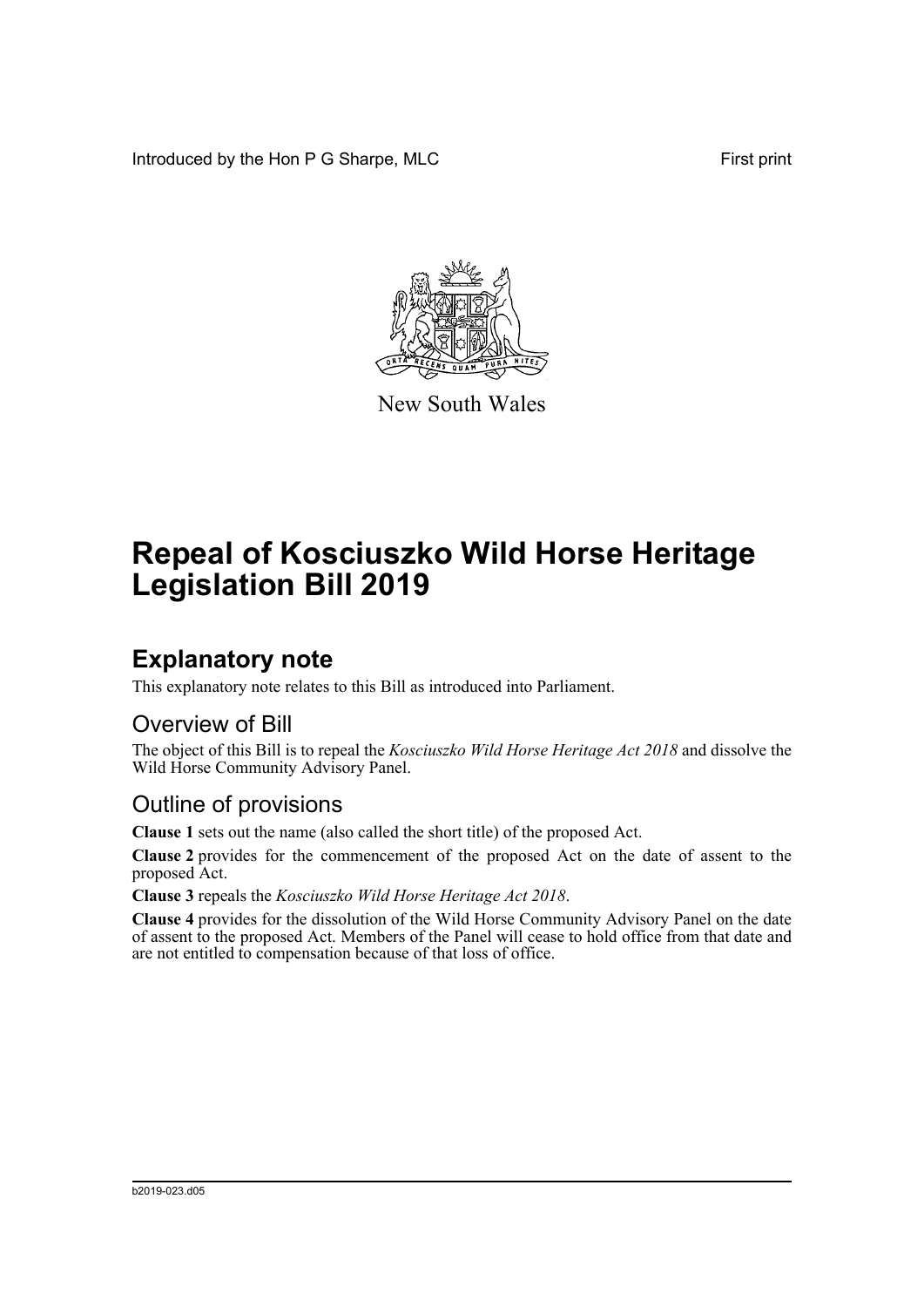Introduced by the Hon P G Sharpe, MLC First print



New South Wales

# **Repeal of Kosciuszko Wild Horse Heritage Legislation Bill 2019**

### **Contents**

|                                                         | Page |
|---------------------------------------------------------|------|
| Name of Act                                             |      |
| Commencement                                            |      |
| Repeal of Kosciuszko Wild Horse Heritage Act 2018 No 24 |      |
| Dissolution of Wild Horse Community Advisory Panel      |      |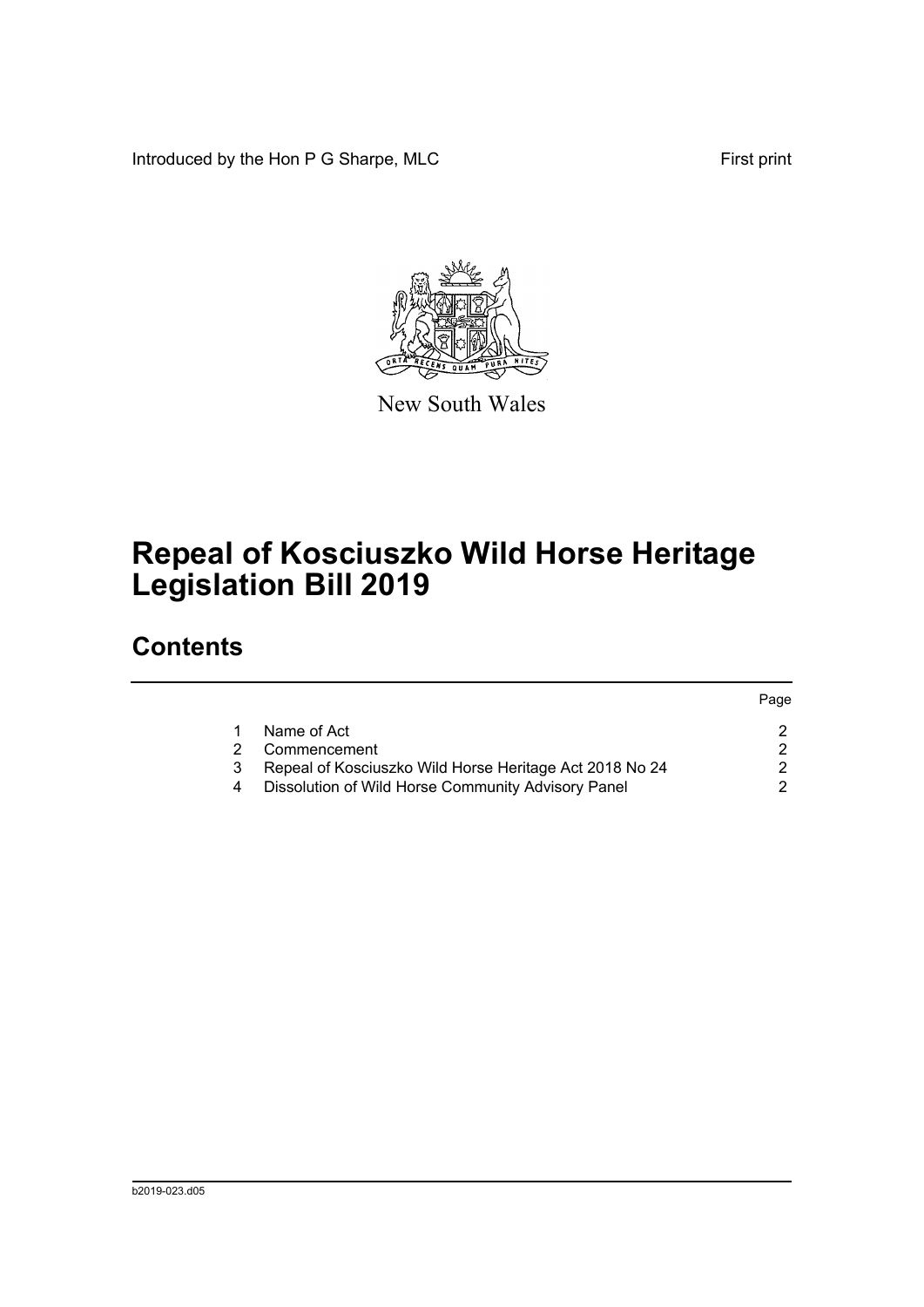

New South Wales

# **Repeal of Kosciuszko Wild Horse Heritage Legislation Bill 2019**

No , 2019

#### **A Bill for**

An Act to repeal the *Kosciuszko Wild Horse Heritage Act 2018*.